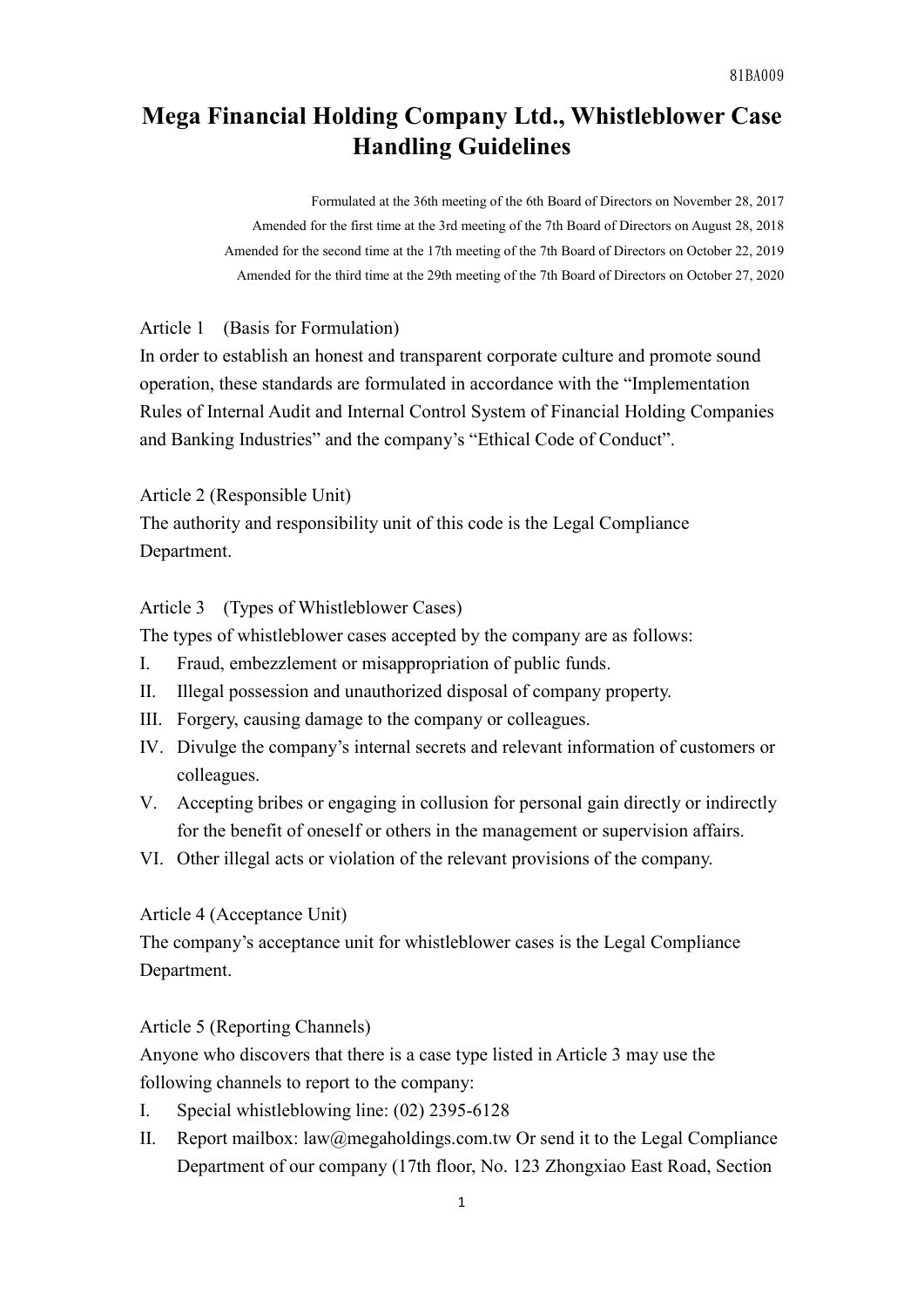# 2, Zhongzheng District, Taipei) by mail.

# Article 6 (Acceptance Conditions)

The whistleblower shall provide at least the following information before the company accepts the case:

- I. Name and ID card number of the whistleblower. However, if the whistleblower is a foreigner, his name, passport number or residence permit number shall be provided.
- II. Contact address, telephone number and e-mail address of the whistleblower.
- III. The name of the accused or other information sufficient to identify the accused.
- IV. Specific evidence for investigation.

Anonymous whistleblower cases, in principle, are not accepted. However, if the content of the report or the evidence provided is specific and necessary for

investigation, it can still be accepted.

If the same case is under investigation or it is a repeat of a previous case, the accepting unit shall not accept it but shall record the case for reference. However, new evidence attached to the contents of the report may be processed in accordance with these standards when it is necessary to initiate another investigation.

## Article 7 (Handling Procedures)

The following procedures shall be followed in processing the whistleblower cases: I. After the whistleblower case is accepted, it shall be handled in secret.

- I. In the process of accepting and investigating a whistleblower case, a person who has a conflict of interest shall withdraw.
- II. If the report involves ordinary employees, it shall be reported to the supervising Executive Vice President. The recipient of the report shall appoint a person to investigate the relevant facts immediately, and may ask the relevant unit or subsidiary for investigation or assistance in handling when necessary. The investigation report shall be submitted to the President.
- III. If the report involves a chief at a level of director or manager or above, it shall be reported to all the independent directors, and the independent directors may hand it over to the audit unit or external professionals for investigation. The investigation report shall be submitted to the Audit Committee for review and reported to the Board of Directors.
- IV. If it is proved that the accused has indeed violated the relevant laws and regulations or the company's regulations, immediately require the accused to stop the relevant acts and take appropriate measures according to the seriousness of the circumstances. If necessary, request damages through legal procedures to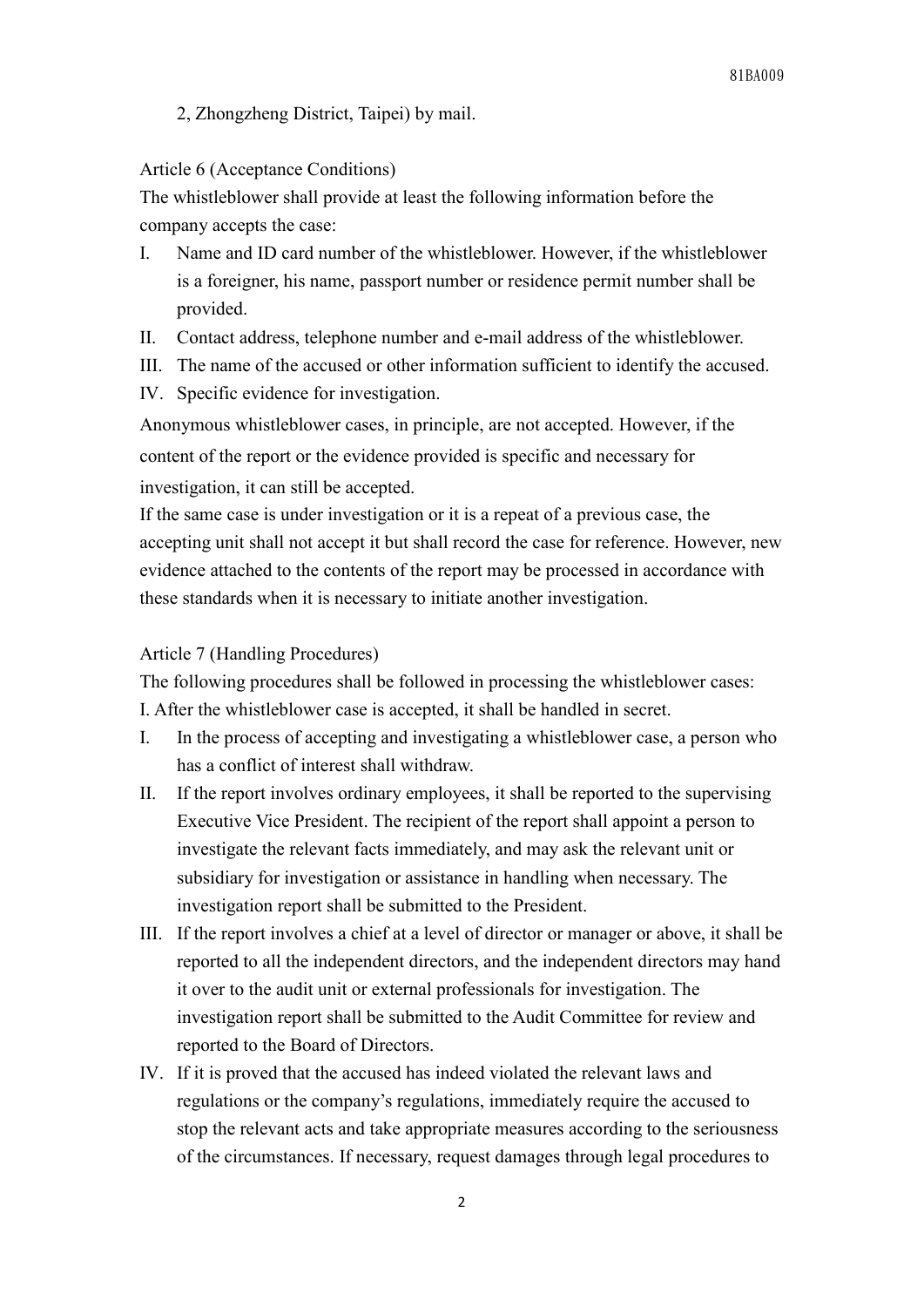protect the reputation and rights of the company.

- V. The company shall keep written documents or electronic files of accepting whistleblowing, investigation process and investigation results for at least seven years. When the whistleblower case involves litigation, the relevant information shall be kept until the end of the litigation.
- VI. The whistleblower shall be informed in writing or other ways of the result of the whistleblower case handling.

# Article 8 (Handling Time Limit)

If the content of the report involves the company, the handling time limit shall be within 20 days from the date of acceptance. If the content of the report involves a subsidiary, the processing time limit including the operating time of the subsidiary shall be within 30 days, except for complex cases.

Article 8-1 (Measures for the Protection of Whistleblowers)

The company shall protect the whistleblower as follows:

- I. The identity and contents of the whistleblower shall be kept confidential, and no information sufficient to identify the whistleblower shall be disclosed, so as to protect the whistleblower from unfair treatment or retaliation.
- II. The internal whistleblower shall not, because of the whistleblower case, be terminated, dismissed, demoted, reduced in salary, have his/her legal, contract or customary rights and interests damaged, or suffer other adverse sanctions.

Article 9 (Improvement Measures and Notification)

If the report is verified, the relevant units of the company shall review the relevant internal control system and operation procedures, and put forward improvement measures to prevent the recurrence of the same behavior.

When investigation of the whistleblower case shows that there is a major violation of regulations or the company is likely to suffer major damage, the accepting unit shall immediately make a report and submit it to the Board of Directors. If it is a major contingency or illegal case, the company shall process it in accordance with the "Operation Key Points of Major Contingencies" and notify or report it to the relevant authorities.

# Article 10 (Whistleblower Case of Subsidiary)

The subsidiary shall, in accordance with its whistleblowing system and the second paragraph of the preceding Article, process the whistleblower cases transferred to the subsidiary for investigation or assistance, and report the investigation results, processing methods and subsequent review and improvement measures to the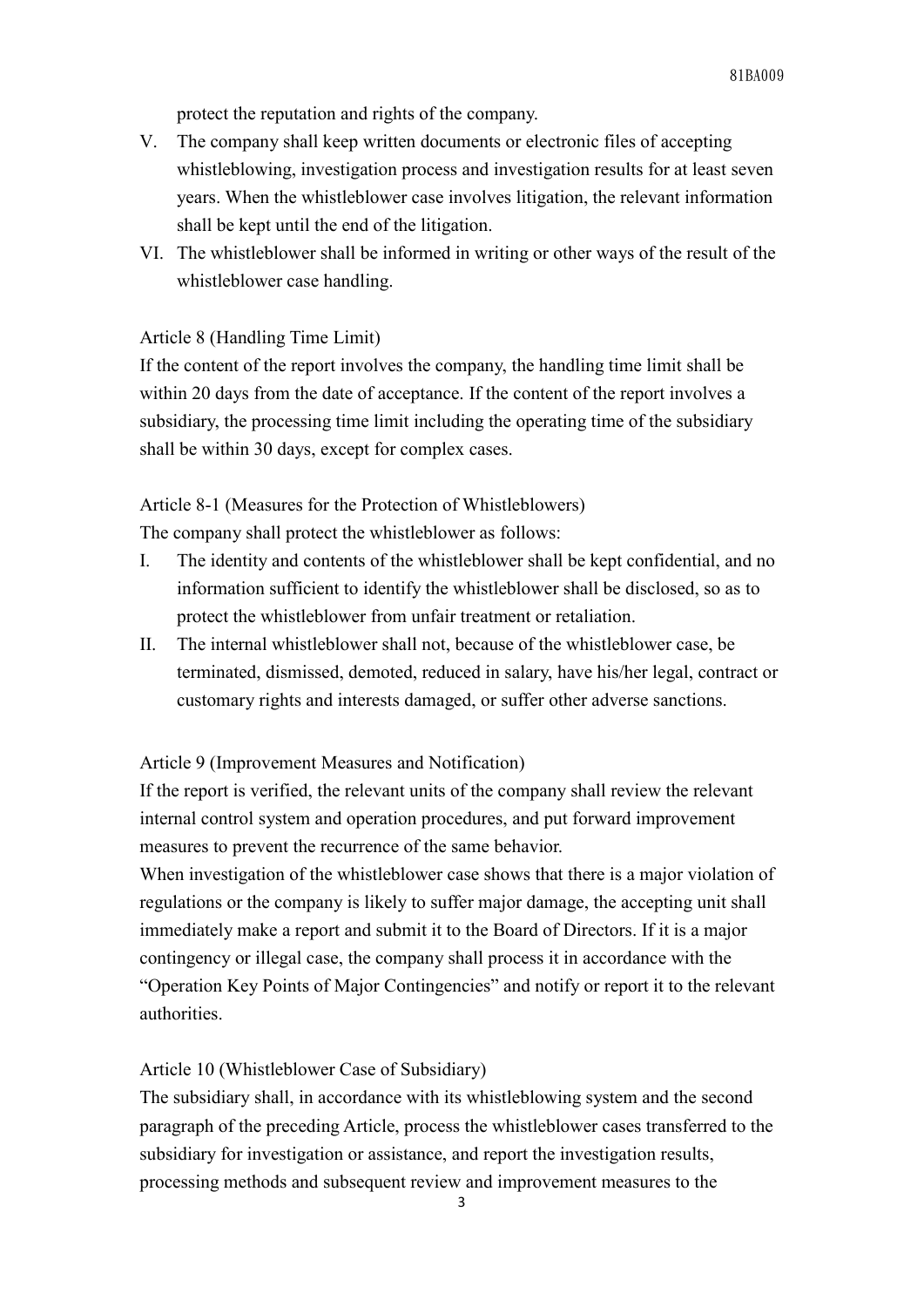company, which shall handle the cases in accordance with its internal procedures.

Article 11 (Rewards and Punishments for Whistleblower Cases)

For a whistleblower case that meets the requirements for acceptance, if the unit or person receiving the report fails to handle it or delays in handling it without proper reasons, or if the chief of the accused is aware of the violation of laws and regulations before being reported and fails to handle it, he/she shall be processed in accordance with the company's internal disciplinary regulations.

If the whistleblower case is verified to be true and has made specific contributions to the company, the whistleblower shall be rewarded as appropriate.

If an internal whistleblower is found to have false statements or malicious accusations, he/she shall be subject to disciplinary action. If the circumstances are serious, he/she shall be removed from office.

Article 12 (Education and Training)

The company shall conduct publicity, education and training on the whistleblowing system for its personnel on a regular basis.

Article 13 (Others)

Matters not covered in this code shall be subject to relevant laws and regulations of the company.

Article 14 (Approval Levels)

These standards shall come into force after being approved by the integrity management committee and submitted to the Board of Directors for approval, and the same shall apply when they are amended or repealed.